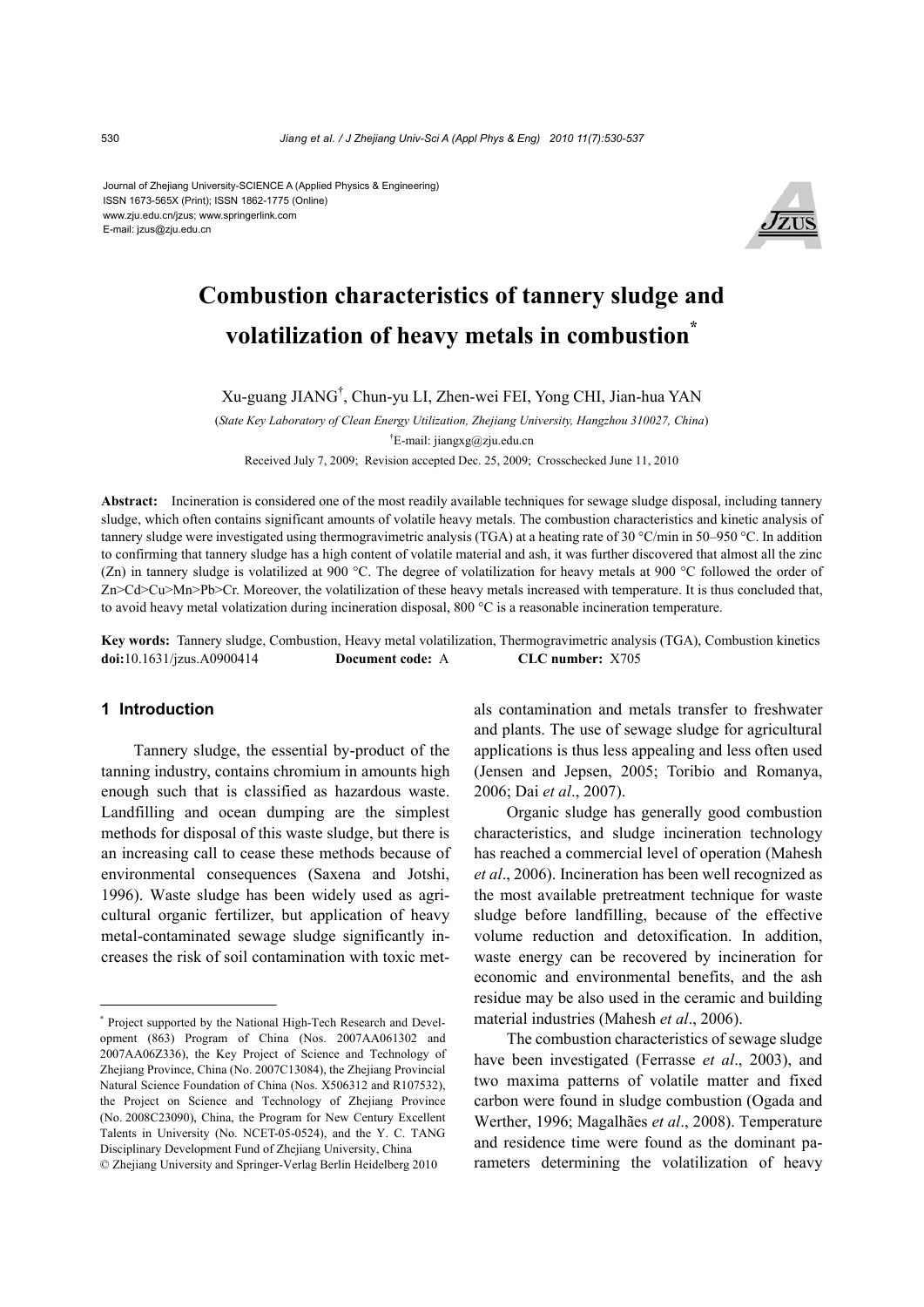metals. The formation of gaseous metallic compounds is enhanced by high temperature (Bakoglu *et al*., 2003), but the gaseous compounds and volatile metals have little chance to evolve completely, due to the limited residence time for sludge combustion in the incinerator (Corella and Toledo, 2000; Marani *et al*., 2003).

It was found that the amount of heavy metal partitioned to the fly ash will be enhanced by a higher content of chlorine; therefore, the removal of chloride from the fuel would reduce the formation of toxic heavy metal chlorides in fly ash (Wang *et al*., 1999). Sulfur content in sludge also plays a role in depression of the metal evolution in sludge combustion (Marani *et al*., 2003; Yao *et al*., 2006). Most volatile metals are enriched in fine particles in combustion, whereas the addition of sorbent in sludge induces a shift of metals from fine particles to coarse particles (Yao *et al*., 2004; Yao and Naruse, 2005). The speciation of the metals emitted is changed by co-combustion of sludge with coal due to an interaction between alkali metals derived from sludge and sulfur from coal. Vapor-to-solid phase partitioning of metals is controlled by surface reaction with active surface sites (Seames *et al*., 2002), and the addition of sewage sludge to coal combustion leads to higher heavy metals emissions (Amand and Leckner, 2004; Lopes *et al*., 2004; Miller *et al*., 2004).

Though there is an increase for some metals in their contents in bottom ashes compared to the original sewage sludge's content level, no higher leachability and/or ecotoxicity is apparent in those ashes, which suggests that there could be opportunities for their further use (Lopes *et al*., 2003). After the elimination of the organic matter in sludge by combustion, the residue has been successfully tested as raw material for ceramic industry (Abreu and Toffoli, 2009), and the leachability studies on those products revealed that the concentration of metal present in the leachate meet the demand of the standards prescribed (Swarnalatha *et al*., 2006).

China's leather production accounted for one fifth of global production in 2007. Therefore, a large amount of tannery sludge is generated every year, and it is necessary for safe disposal of this waste. Although incineration is the most available technique for disposal of tannery sludge, there is little literature which focuses on the combustion characteristics and volatilization of heavy metals in tannery sludge. The combustion characteristics of tannery sludge was investigated in this study using thermogravimetric analysis (TGA) in the temperature range of 50–950 °C, and the emission potential of heavy metals during isothermal combustion in a tube furnace was also studied. The experiments focused on six targeted metals: Cr, Cu, Cd, Mn, Pb and Zn. The aim of this paper is to present observations on the volatilization tendency of metals during tannery sludge combustion.

# **2 Experiment**

# **2.1 Sample preparation**

The sample materials in this study were sludge from a tanyard in a city of Zhejiang Province, China. After being dried at 105 °C for 3 h, the sludge was crushed and pulverized before further analysis. Proximate analysis of tannery sludge was conducted to obtain moisture level, ash content, volatile content and fixed-carbon content. Ultimate analysis of the dried samples for carbon, hydrogen, nitrogen, and sulfur (%, w/w) were also determined.

The detailed characterization of tannery sludge is shown in Table 1, indicating that there is a large amount of ash and volatile matter in tannery sludge.

| Property                               |                       | Value |
|----------------------------------------|-----------------------|-------|
| Ultimate analysis                      | C                     | 25.4  |
| $(\%,{\rm w/w})$                       | Н                     | 1.7   |
|                                        | $\Omega$              | 24.2  |
|                                        | N                     | 1.1   |
|                                        | S                     | 0.5   |
|                                        | Cl                    | 0.7   |
| Proximate analysis<br>$(\%,{\rm w/w})$ | Moisture              | 1.5   |
|                                        | Ash                   | 45.6  |
|                                        | Volatiles             | 45.1  |
|                                        | Fixed carbon          | 7.8   |
| Heavy metals<br>analysis (mg/kg)       | $\operatorname{Cr}^*$ | 0.83  |
|                                        | Cu                    | 65    |
|                                        | Mn                    | 576   |
|                                        | Pb                    | 20    |
|                                        | C <sub>d</sub>        | 50    |
|                                        | Ni                    | 40    |
|                                        | Zn                    | 260   |
| Higher heating value (MJ/kg)           |                       | 8.5   |

**Table 1 Properties of tannery sludge** 

 $*$  With the unit of  $(\% , w/w)$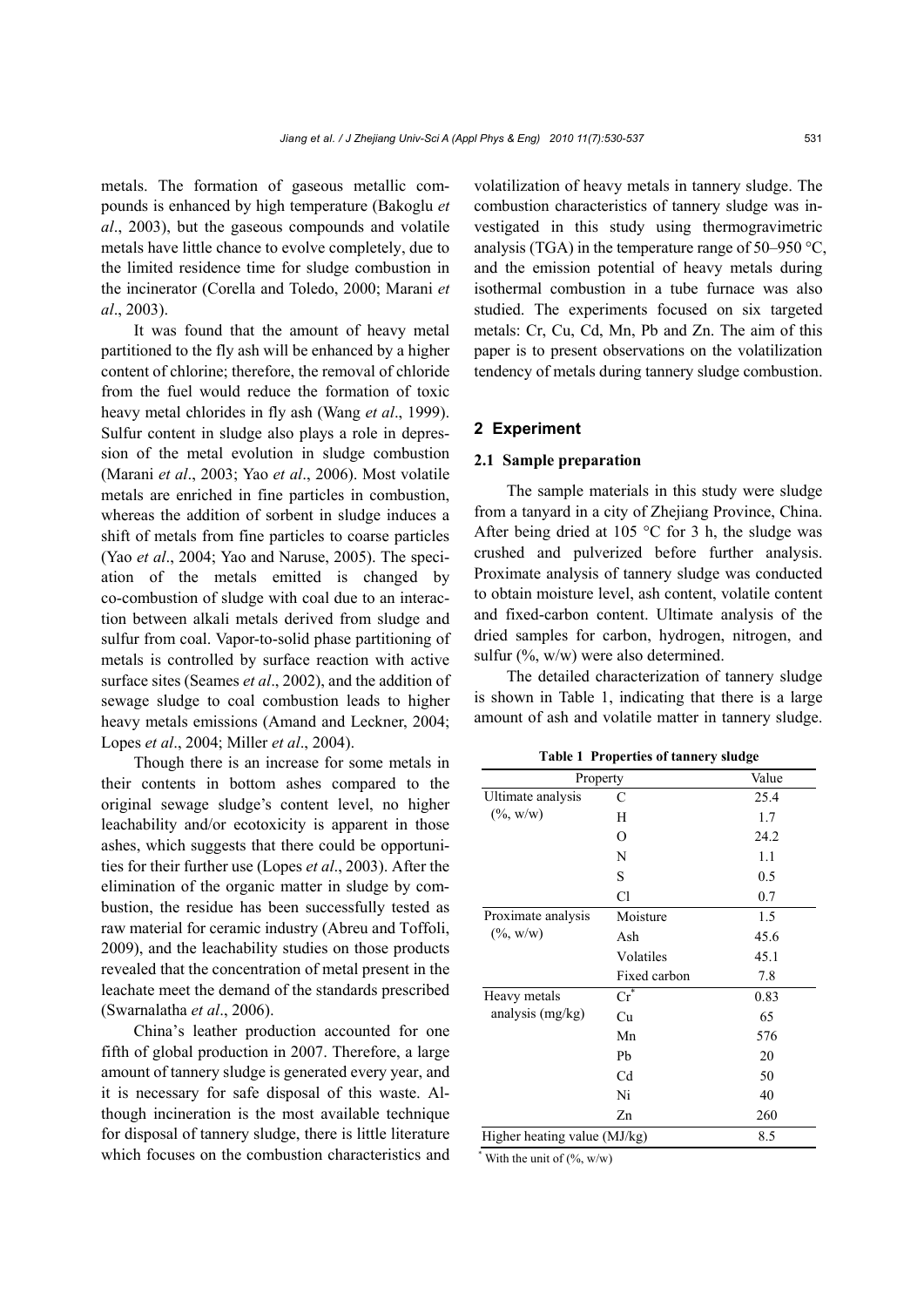The contents of heavy metals in tannery sludge are also given in Table 1. The X-ray diffraction (XRD) analysis of the original sludge is presented in Fig. 1, and  $CaCO<sub>3</sub>$  and  $SiO<sub>2</sub>$  were found to be the main inorganic components.



**Fig. 1 XRD-spectrum of the raw tannery sludge sample** The spectrums in the bottom were the standard ones of  $CaCO<sub>3</sub>$ and SiO<sub>2</sub>

# **2.2 Method**

A Nicolet Nexus 670 spectrometer (USA) and a Mettler Toledo TGA/SDTA851<sup>e</sup> thermo analyzer (Switzerland) were used in this study, coupled by a Thermo-Nicolet TGA special connector. Air was used as oxidizer with a flow rate of 60 ml/min. A heating rate of 30 °C/min was applied starting at 50 °C, with a final temperature of 950 °C. The sample material (about 15 mg) was used in TGA.

The contents of heavy metals in the original sludge and their residue after being combusted at different final temperatures in a tube furnace were determined in this study (Fig. 2). When the quartz tube reaches the set temperature, the sample (about 1.5 g) paved on the quartz boat was pushed into the high temperature zone of the tube furnace quickly. An air flow rate of 500 ml/min was used, and the residence time of combustion was 25 min for complete reaction.



1: flow meter; 2: quartz tube; 3: temperature controller; 4: quartz boat; 5: thermocouple; 6: tube furnace

**Fig. 2 Experimental systems of tube furnace reactor** 

The digestion of original sludge and residue generated from the tube furnace was accomplished using microwave digestion according to standard methods (US EPA3050, 1992). Contents of Cu, Mn, Pb, Cd and Zn were determined by atomic absorption spectrometer (AAS) (SOLAAR969, Thermo Spectronic, USA), and the content of Cr was determined by inductively coupled plasma atomic emission spectroscopy (ICP-AES) (IRIS Intrepid II XSP, Thermo Spectronic, USA), following microwave sample acid digestion (100 mg of solid sample in 6 ml  $HNO<sub>3</sub>$ , 1 ml HF, 4 ml HClO<sub>4</sub>; *T*=548 K, and *P*=5×10<sup>5</sup> Pa).

#### **3 Results and discussion**

#### **3.1 Thermogravimetric data analysis**

The thermogravimetry and differential thermogravimetric (DTG) curves of tannery sludge combustion as a function of temperature at a heating rate of 30 °C/min are shown in Fig. 3. A total weight loss of 52.3% (w/w) was observed in combustion. The combustion process can be subdivided into four stages (Fig. 3). The first stage is a loss in weight upon drying the sample before 150 °C. The second stage from 150 to 550 °C is the thermal decomposition and combustion of volatile materials. More than 27% (w/w) of raw materials is lost in this stage. The third stage is the combustion of products charring from the sludge and fixed carbon in tannery sludge and calcination of the calcite before 790 °C, corresponding to a mass loss of about 24.4% (w/w) of the raw sample. The last stage is the high temperature decomposition of inorganic materials in sludge; the mass loss in the last stage is no more than  $0.85\%$  (w/w) of the original sludge sample. The mass loss at 790 °C was 51.5% (w/w), while the total mass loss at 950 °C was 52.3% (w/w). Therefore, the extent of combustion reaction at 790 °C is 98.5% and combustion of tannery sludge was nearly complete at 800 °C.

#### **3.2 Kinetic analysis of tannery sludge combustion**

Kinetics analysis is an effective method for evaluating the thermal stability of materials in combustion. In this study, it is assumed that the process of combustion was subdivided into two steps (low and high temperatures). The degree of combustion reaction is defined as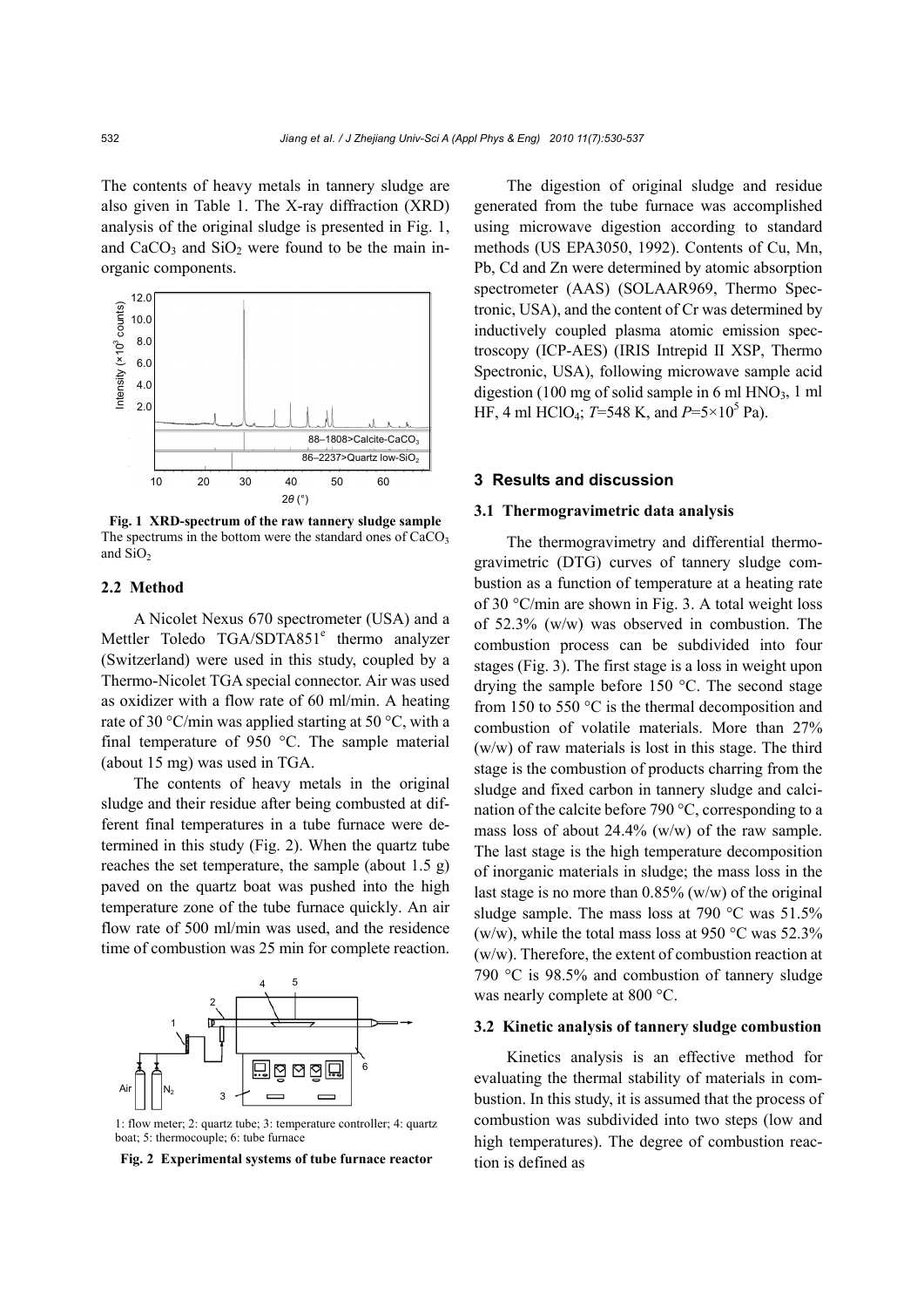$$
\alpha = \frac{M_{1} - M_{\rm T}}{M_{1} - M_{\rm F}},\tag{1}
$$

where  $M_I$  is the initial mass of sample,  $M_T$  is the real time mass in combustion,  $M_F$  is the final mass when combustion finished.



**Fig. 3 TG and DTG analysis for tannery sludge combustion (heating rate of 30 °C/min)**

The kinetics of combustion can be described as

$$
\frac{\mathrm{d}\alpha}{\mathrm{d}T} = kf(\alpha),\tag{2a}
$$

$$
k = A \exp\left(-\frac{E}{RT}\right),\tag{2b}
$$

$$
f(\alpha) = 1 - \alpha, \tag{2c}
$$

where  $k$  is the constant of reaction rate,  $T$  is the thermodynamic temperature  $(K)$ ,  $f(\alpha)$  is the differential form of kinetic mechanism function, *E* is the activation energy, and *A* is a pre-exponential factor.

Eq. (2a) can be written as

$$
\frac{\mathrm{d}\alpha}{f(\alpha)} = \frac{k}{\beta} \mathrm{d}T,\tag{3}
$$

where  $\beta$  is the heating rate.

An integration function of Eq. (3) is given as

$$
G(\alpha) = \int_0^{\alpha} \frac{d\alpha}{f(\alpha)} = \frac{A}{\beta} \int_0^T \exp\left(-\frac{E}{RT}\right) dT
$$
  
= 
$$
\frac{AE}{\beta R} \int_{\infty}^u \frac{-e^{-u}}{u^2} du.
$$
 (4)

As *u* can be defined as

$$
u = \frac{E}{RT}.\tag{5}
$$

Eq. (4) can be written as

$$
G(\alpha) = \frac{AE}{\beta R} \int_{-\infty}^{u} \frac{-e^{-u}}{u^2} du = \frac{AE}{\beta R} \int_{\frac{E}{RT}}^{+\infty} \frac{e^{-u}}{u^2} du = \frac{AE}{\beta R} \cdot P(u).
$$
\n(6)

Because integration by parts of  $P(u)$  is

$$
P(u) \approx \frac{e^{-u}}{u^2} \left( 1 - \frac{2!}{u} \right). \tag{7}
$$

Eq. (7) can be written as

$$
\ln P(u) = -u + \ln(u - 2) - 3\ln u.
$$
 (8)

The value range of *u* is  $20 \le u \le 60$ , then we can obtain:

$$
v = \frac{u - 40}{20},\tag{9}
$$

and thus Eq. (8) can be written as

$$
lg P(u) = -2.315 - 0.4567E / (RT). \tag{10}
$$

Based on Eqs. (6) and (10), then

$$
\lg[G(\alpha)] = \lg\left(\frac{AE}{\beta R}\right) - 2.315 - 0.4567\frac{E}{RT}.\tag{11}
$$

The most probable kinetic mechanism function and parameters were investigated by the Satava method (Hu, 2001). Because lg[*AE*/(*βR*)] is independent of temperature *T*, the term of  $\lg[G(\alpha)]$  varies linearly with 1/*T* for a probable kinetic function of lg[*G*(*α*)], whereafter, both the activation energy *E* and pre-exponential factor *A* can be determined by the slope and intercept of the line.

Based on the data of TGA,  $G(\alpha)$  in Eq. (11) was substituted by the conventional kinetic mechanism functions in integral form (Hu, 2001). Table 2 presents the best kinetic mechanism function for tannery sludge combustion and activation energy *E* and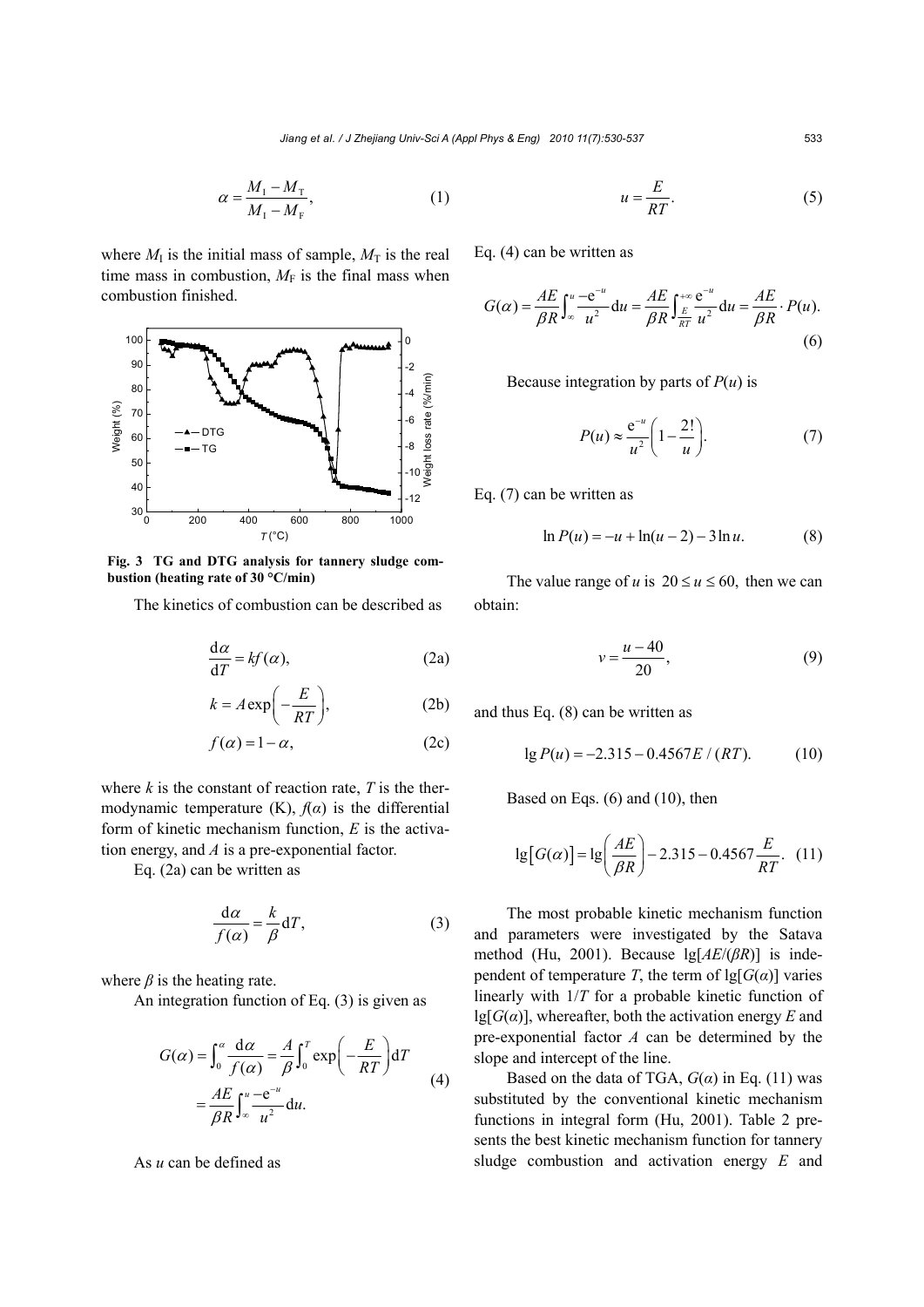| Temperature range $({}^{\circ}C)$ Function Reaction mechanism |           |                                                                   | $G(\alpha)$                                                       | $E$ (kJ/mol) | $A(S^{-1})$     |      |
|---------------------------------------------------------------|-----------|-------------------------------------------------------------------|-------------------------------------------------------------------|--------------|-----------------|------|
| 195–410                                                       | $Z-I - T$ | 3D diffusion                                                      | $\left[\left(1-\alpha\right)^{-1/3}-1\right]^{2}$ 111.04 1.34E+10 |              |                 | 0.99 |
| 610-740                                                       | $P-T$     | Self-catalyzed reaction $\ln\left(\frac{\alpha}{1-\alpha}\right)$ |                                                                   |              | 134.47 2.75E+09 | 0.99 |

**Table 2 The most probable kinetic function and kinetic parameters in tannery sludge combustion** 

Z-L-T: Zhuralev-Lesokin-Tempelmen; P-T: Prout-Tompkins; *r*: correlation coefficient

pre-exponential factor *A* for the two steps of combustion for volatile matters and fixed carbon in tannery sludge.

The result shows that the combustion of volatile matter in tannery sludge is controlled by the 3D diffusion model and the Zhuralev-Lesokin-Tempelmen (Z-L-T) equation is the most probable kinetic function, while the combustion of fixed carbon is controlled by self-catalyzed reaction and the Prout-Tompkins (P-T) equation is the most probable kinetic function. It was observed that the activation energy for tannery sludge combustion is high.

#### **3.3 Tannery sludge combustion in tube furnace**

The TGA is always carried out in heating rate-controlling step. However, the real combustion process occurs under a high heating rate for wastes after they are fed into high temperature incinerators in commercial applications. It is obvious that the combustion in tube furnace has a greater heating rate than the combustion in TGA, so the combustion in the tube furnace is closer to the industrial condition. The mass loss during tannery sludge incineration in the tube furnace at different final temperatures is shown in Fig. 4.

A high speed mass loss stage in the temperature range of 600–800 °C and a low speed mass loss process in 500–600 °C and 800–900 °C were found in the tube furnace combustion. The mass loss with temperature in tube furnace incineration was larger than the value in TGA at the same temperature, mainly because of the long residence time in the tube furnace. But the variation trend of mass loss of tannery sludge with temperature in tube furnace combustion coincides well with the temperature evolution in TGA in the range from 500 to 900 °C. It can be concluded that the efficiency depends on the final temperature and residence time in tannery sludge combustion, while the parameter of heating rate has a weaker influence on efficiency of combustion. The mass of the residue at 800 and 900 °C is almost equivalent during combustion in the tube furnace; therefore, it is confirmed that 800 °C is sufficient for complete combustion of combustible materials in tannery sludge coupled with a long residence time, which coincides well with the results of the TGA study.



**Fig. 4 Weight loss during tannery sludge combustion in tube furnace**

# **3.4 Volatilization of trace elements in tannery sludge combustion**

Base on the concentrations of heavy metals in the original tannery sludge and residue measured by ICP-AES and AAS, the volatilization of heavy metals in tannery sludge combustion was quantified. The degree of volatilization  $(V)$  (%, w/w) was calculated:

$$
V = \frac{M_{\rm S0} - M_{\rm R}}{M_{\rm S0}} \times 100\%,\tag{12}
$$

where  $M_{\text{S0}}$  is the mass of metals in raw tannery sludge sample, and  $M_R$  is the mass of metals in combustion residue at different final temperatures. The degrees of volatilization according to temperatures for Cr, Cu, Mn, Pb, Cd, and Zn are shown in Fig. 5.

The degrees of volatilization of heavy metals at 900 °C followed the order of Zn>Cd>Cu>Mn>Pb>Cr. The volatilization of all the heavy metals increased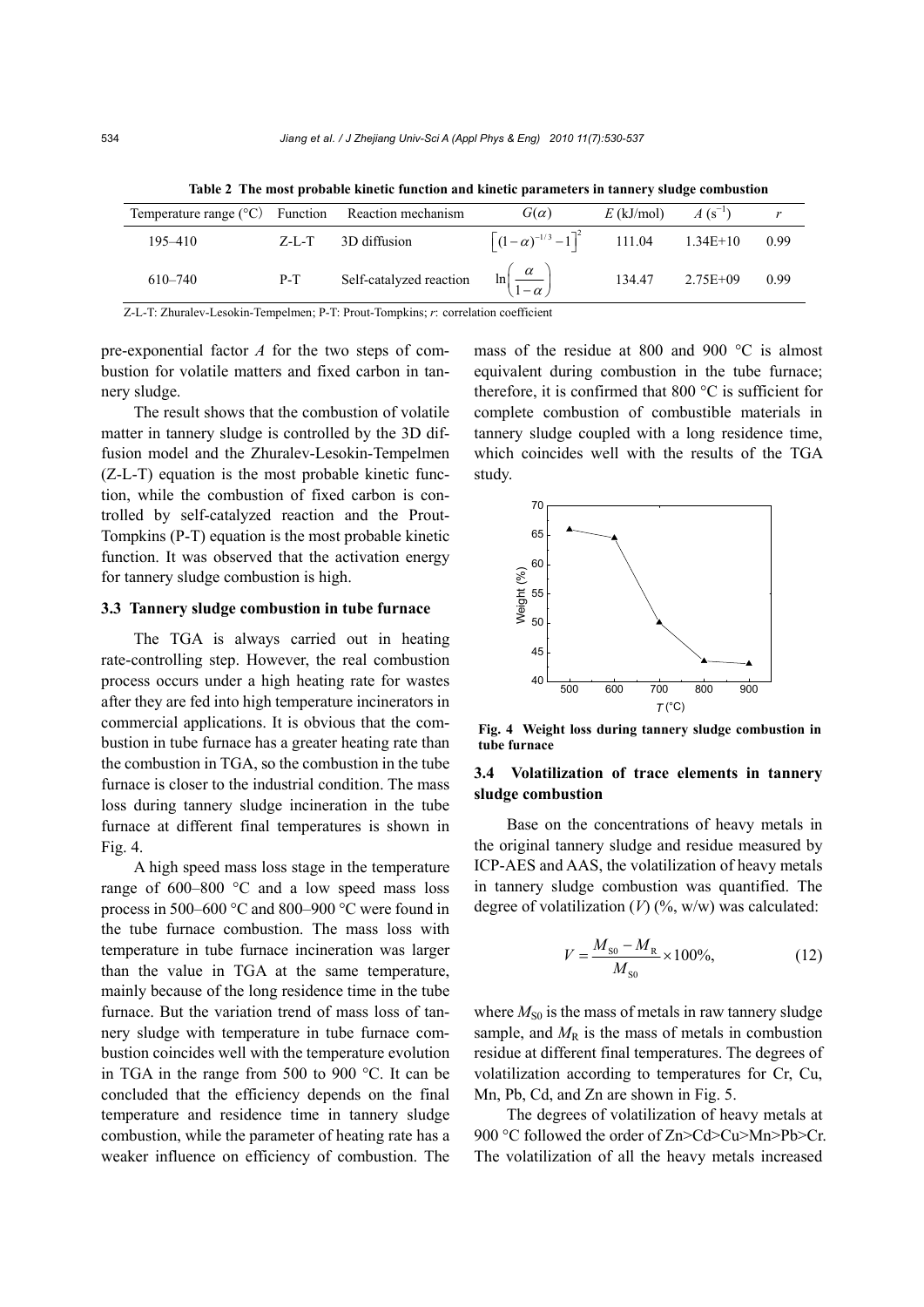with temperature, whereas there was a significant difference between them. There is a most notable enhancement of temperature on the volatilization of Zn from 7.8% at 500 °C to 96.1% at 900 °C. Furthermore, almost all the Zn was released at 900 °C, while the vaporization of Mn was almost unchanged (53.4% to 59.4%) in that temperature range. The weak volatilization tendency of Cr is shown in Fig. 5a, and the degree of volatilization of Cr is the least of the six heavy metals at each final temperature.



**Fig. 5 Emission of heavy metals with temperature**  (a) Cr; (b) Cu; (c) Mn; (d) Pb; (e) Cd; (f) Zn

The six heavy metals have been volatilized to certain degrees at 500 °C (Fig. 5). The volatilization of the metals at 500  $^{\circ}$ C in the tube furnace is shown in Fig. 6. As investigated in TGA, the thermal decomposition and combustion of volatile matter in tannery sludge occurs from 150 to 550  $^{\circ}$ C, so some of the metals in the organic species are emitted in this stage. The degrees of volatilization for heavy metals at 500 °C followed the order of Mn>Cu>Cd>Pb>Cr >Zn.

The content of chlorine in the original tannery sludge was also determined in this study (Table 1), as the high content of chlorine will have an important influence on the volatilization of metals in real systems for tannery sludge incineration.

The metals emission at different stages in tannery sludge combustion, the variation of volatilization of heavy metals at each temperature interval of 100 °C from 500 to 900 °C is shown in Fig. 7. There is no Cr, Cu, Cd or Mn emitted in the temperature stage of 500–600 °C, whereas 20% of Zn was emitted in this stage. The degree of volatilization at each interval of 100 °C for Mn decreased with the temperature increasing above 600 °C. Pb and Cd have the maximum volatile ratios in the temperature range of 800–900 °C, whereas Zn has its most significant volatilization in the temperature stage of 600–700 °C. It was observed that there is little combustible materials for tannery combustion above 800 °C, while a large amount of heavy metals are released above 800 °C (Figs. 5 and 7). It is thus critical to control the combustion temperature at an optimal value for good combustion efficiency and minimization of heavy metals emission. Based on the investigation of the tannery sludge's combustion characteristics, almost all the combustible components in tannery sludge were burnt before 800 °C. Thus, 800 °C appears to be a reasonable temperature for safer (less toxic metal volatization) tannery sludge incineration.



**Fig. 6 Vaporization fraction of heavy metals at 500 °C**



**Fig. 7 Volatilization of heavy metals in different stages of tannery sludge combustion**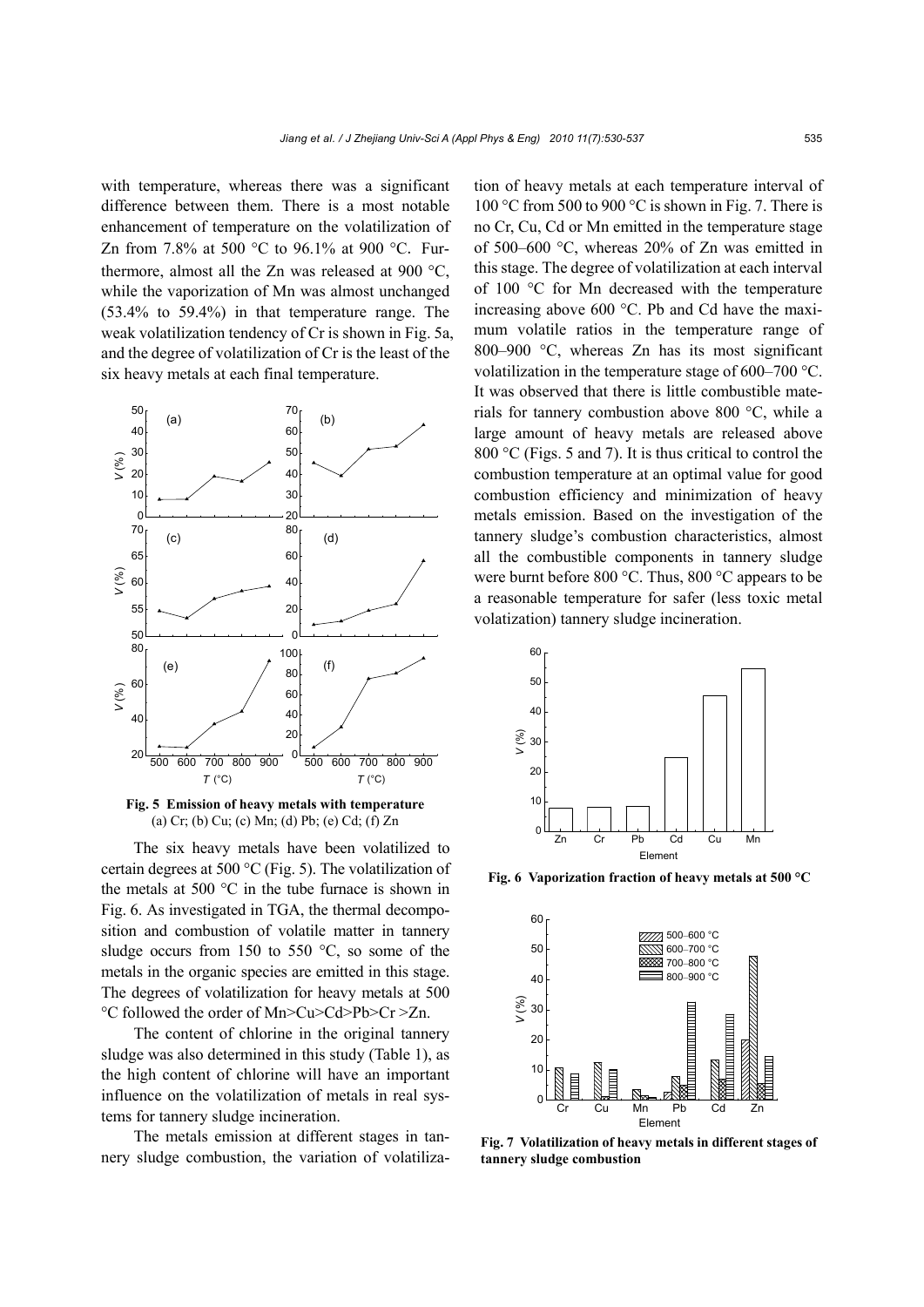# **4 Conclusions**

Incineration is an available technique for disposal of tannery sludge, and the combustion of tannery sludge can be subdivided into two stages (low and high temperatures). The combustion efficiency depends on the final temperature and residence time in combustion, while the parameter of heating rate has a weaker influence on efficiency. The degrees of volatilization for heavy metals at 900 °C follows the order of Zn>Cd>Cu>Mn>Pb>Cr, and degrees of volatilization increase with temperature. Almost all Zn in tannery sludge is lost at 900 °C, while volatilization of Cr is the least at each combustion temperature. Most of Cr in tannery sludge is enriched in the residue during combustion. Although in real systems other phenomena may influence the emission of heavy metals, such as condensation and adsorption over fly ashes, the present study reveals that it is critical to control the combustion temperature for optimal combustion efficiency and minimization of heavy metals emission; wherein 800 °C is recommended in the case of this tannery sludge.

#### **References**

- Abreu, M.A., Toffoli, S.M., 2009. Characterization of a chromium-rich tannery waste and its potential use in ceramics. *Ceramics International*, **35**(6):2225-2234. [doi:10. 1016/j.ceramint.2008.12.011]
- Amand, L.E., Leckner, B., 2004. Metal emissions from co-combustion of sewage sludge and coal/wood in fluidized bed. *Fuel*, **83**(13):1803-1821. [doi:10.1016/j.fuel. 2004.01.014]
- Bakoglu, M., Karademir, A., Ayberk, S., 2003. Partitioning characteristics of targeted heavy metals in IZAYDAS hazardous waste incinerator. *Journal of Hazardous Materials*, **99**(1):89-105. [doi:10.1016/S0304-3894(03) 00009-8]
- Corella, J., Toledo, J.M., 2000. Incineration of doped sludges in fluidized bed: Fate and partitioning of six targeted heavy metals. I. Pilot plant used and results. *Journal of Hazardous Materials*, **80**(1-3):81-105. [doi:10.1016/ S0304-3894(00)00280-6]
- Dai, J.Y., Xu, M.Q., Chen, J.P., Yang, X.P., Ke, Z.S., 2007. PCDD/F, PAH and heavy metals in the sewage sludge from six wastewater treatment plants in Beijing, China. *Chemosphere*, **66**(2):353-361. [doi:10.1016/j.chemosphere.2006.04.072]
- Ferrasse, J.H., Chavez, S., Arlabosse, P., Dupuy, N., 2003. Chemometrics as a tool for the analysis of evolved gas during the thermal treatment of sewage sludge using coupled TG-FTIR. *Thermochimica Acta*, **404**(1-2): 97-108. [doi:10.1016/S0040-6031(03)00064-9]
- Hu, R.Z., 2001. Thermal Analysis Kinetics. Science Press, Beijing, China.
- Jensen, J., Jepsen, S.E., 2005. The production, use and quality of sewage sludge in Denmark. *Waste Management*, **25**(3):239-247. [doi:10.1016/j.wasman.2004.08.011]
- Lopes, M.H., Abelha, P., Lapa, N., Oliveira, J.S., Cabrita, I., Gulyurtlu, I., 2003. The behaviour of ashes and heavy metals during the co-combustion of sewage sludges in a fluidised bed. *Waste Management*, **23**(9):859-870. [doi:10. 1016/S0956-053X(03)00025-4]
- Lopes, M.H., Gulyurtlu, I., Cabrita, I., 2004. Control of pollutants during FBC combustion of sewage sludge. *Industrial & Engineering Chemistry Research*, **43**(18): 5540-5547. [doi:10.1021/ie049765w]
- Magalhães, W.L.E., Job, A.E., Ferreira, C.A., da Silva, H.D., 2008. Pyrolysis and combustion of pulp mill lime sludge. *Journal of Analytical and Applied Pyrolysis*, **82**(2): 298-303. [doi:10.1016/j.jaap.2008.05.005]
- Mahesh, S., Prasad, B., Mall, I.D., Mishra, I.M., 2006. Electrochemical degradation of pulp and paper mill wastewater. Part 2. Characterization and analysis of sludge. *Industrial & Engineering Chemistry Research*, **45**(16): 5766-5774. [doi:10.1021/ie0603969]
- Marani, D., Braguglia, C.M., Mininni, G., Maccioni, F., 2003. Behaviour of Cd, Cr, Mn, Ni, Pb, and Zn in sewage sludge incineration by fluidised bed furnace. *Waste Management*, **23**(2):117-124. [doi:10.1016/S0956-053X(02)00044-2]
- Miller, B.B., Kandiyoti, R., Dugwell, D.R., 2004. Trace element behavior during co-combustion of sewage sludge with polish coal. *Energy & Fuels*, **18**(4):1093-1103.
- Ogada, T., Werther, J., 1996. Combustion characteristics of wet sludge in a fluidized bed release and combustion of the volatiles. *Fuel*, **75**(5):617-626. [doi:10.1016/0016-2361 (95)00280-4]
- Saxena, S.C., Jotshi, C.K., 1996. Management and combustion of hazardous wastes. *Progress in Energy and Combustion Science*, **22**(5):401-425. [doi:10.1016/S0360-1285(96) 00007-X]
- Seames, W.S., Fernandez, A., Wendt, J.O.L., 2002. A study of fine particulate emissions from combustion of treated pulverized municipal sewage sludge. *Environmental Science & Technology*, **36**(12):2772-2776. [doi:10.1021/ es0113091]
- Swarnalatha, S., Ramani, K., Karthi, A.G., Sekaran, G., 2006. Starved air combustion-solidification/stabilization of primary chemical sludge from a tannery. *Journal of Hazardous Materials*, **137**(1):304-313. [doi:10.1016/j. jhazmat.2006.02.006]
- Toribio, M., Romanya, J., 2006. Leaching of heavy metals (Cu, Ni and Zn) and organic matter after sewage sludge application to Mediterranean forest soils. *Science of the Total Environment*, **363**(1-3):11-21. [doi:10.1016/j.scitotenv.2005.10.004]
- US EPA3050, 1992. Test Methods for Evaluating Solid Waste, Physical/Chemical Methods, SW-846 (3rd Ed.), Method 3050. US Environmental Protection Agency, Washington, DC.